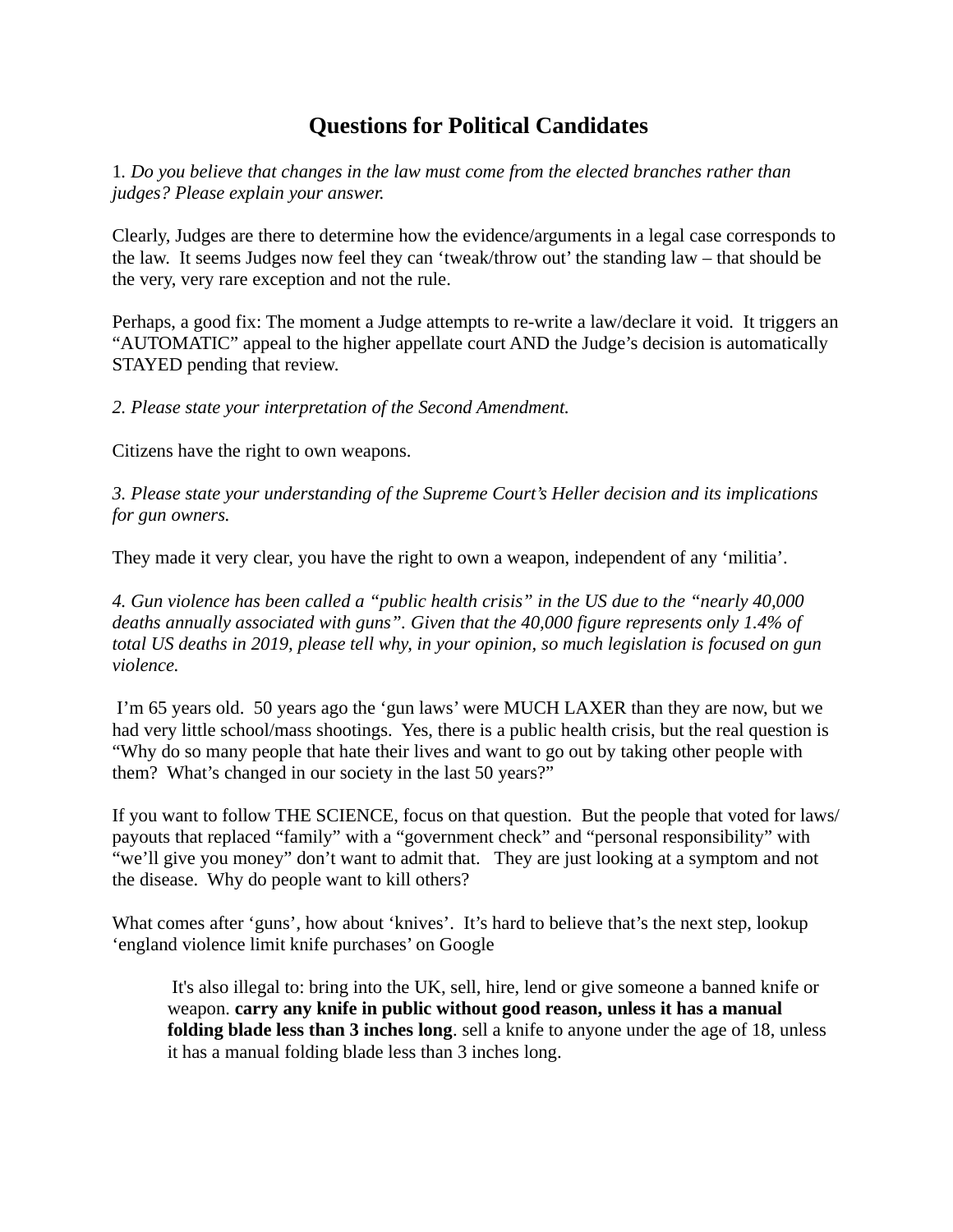*5. What is your understanding of "red flag" or ERPO laws and their implications for the constitutional rights of gun owners, particularly with respect to due process rights?*

It lets people accuse you of being a threat and ask your weapons be taken (just as a precaution, in the name of safety). It is absolutely WRONG.

*6. How do you define "assault weapon"?*

Something used by the military in combat… a "machine gun"…. **you pull the trigger once** and it keeps firing at a rapid rate. You want to lay down a barrage of bullets quickly, without accurate aim.

*7. Promoters of "safe gun storage" legislation argue that "13 children are killed each day by guns". Given that this statistic includes "children" to age 19 or 24 (depending on the source), please explain how you would balance the need for timely and effective home defense with "safe" storage demands.*

Let the owner decide what is appropriate within their home environment to balance quick access vs. safety. It would be fine to require a "class" in home weapon storage, educate people on best practices, show them how children have been killed in the past, then let them decide.

*8. How widespread do you consider the purchase of guns by criminals to be at gun stores and gun shows? Please explain your answer in light of gun purchase regulations.*

Again, my same argument from #4. There should be no 'audit trail' for the purchase of a weapon. A 'background' check to see if a legal process was followed and this person shouldn't own a weapon – fine. But no linking a specific sale to a person or if one occurred.

*9. Please describe the current political environment for gun owners in this country/ state/community and suggest two ways our members can influence legislation and enforcement.*

The media 'scares' people and presents a stereotype.

1) DO NOT PLAY TO THAT. I see stickers like "You'll take my gun from my cold, dead hands".... that doesn't help!

2) I'm a member of the Rod & Gun Club in Lyons, emphasize the charitable work a lot of gun clubs do.

3) Show kids getting involved in the sport. Focus on the question "what's changed in our society?"